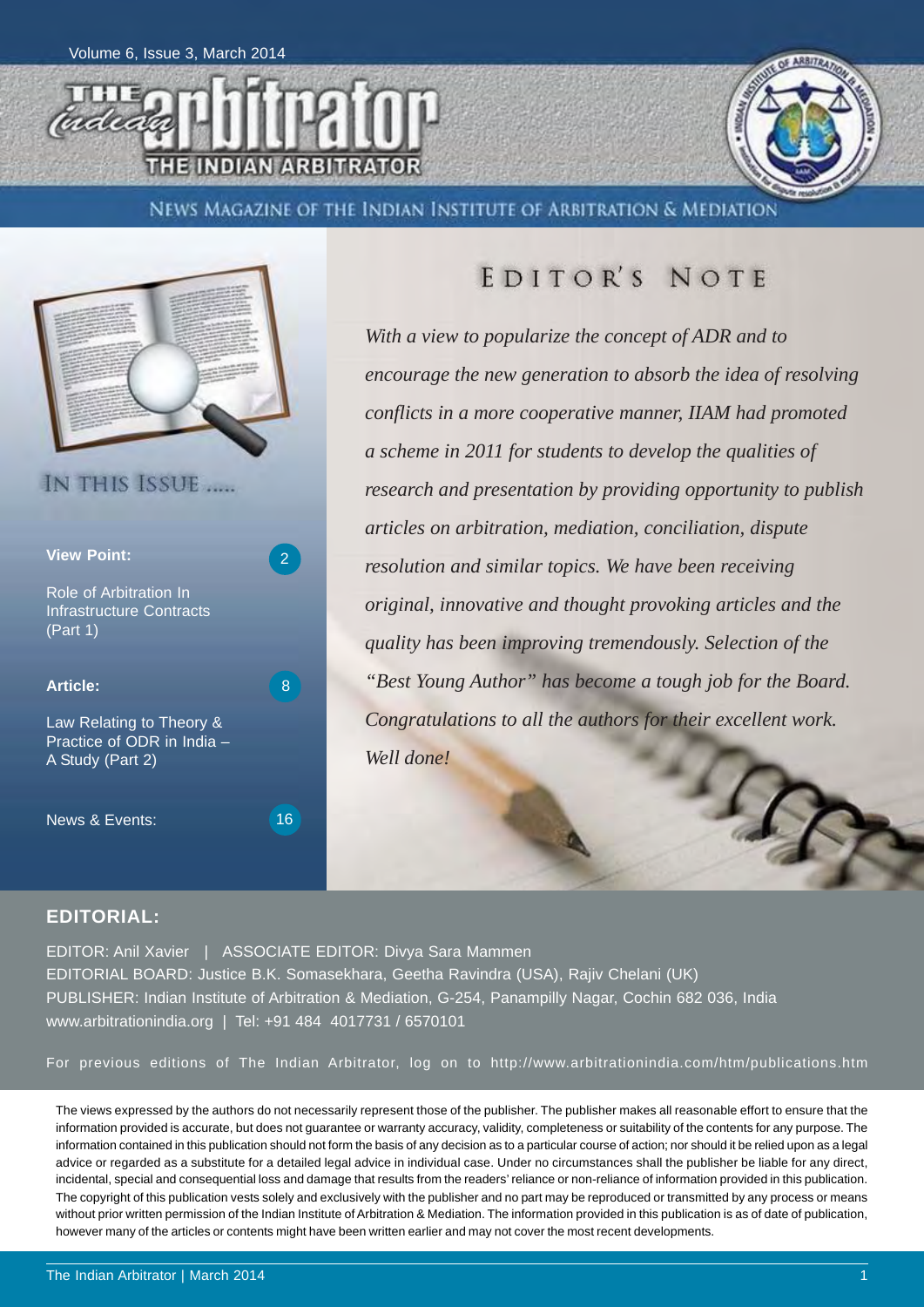# ROLE OF ARBITRATION IN INFRASTRUCTURE CONTRACTS

ADITYAPRATAP SINGH & SAURABH SHARMA



*Infrastructure facilities include any form of facility that is provided with an objective to be used by public or the society. There are different kinds of disputes arising in Infrastructure Contracts. Since the state is the major bid holder in these contracts, the state does not favor Alternative Dispute Resolution Mechanism. But with the recent developments, Arbitration is being accepted as the ADR in the infrastructure contracts. The authors analyse how Arbitration is effective in dispute resolution in infrastructure contracts. In the second part the authors also discuss arbitration in detail with respect to Awards, Equity clauses, etc.*

AUTHORS: ADITYAPRATAP SINGH AND SAURABH SHARMA ARE STUDENTS OF THE NATIONAL LAW UNIVERSITY JODHPUR, RAJASTHAN, INDIA

#### **Introduction**

**I**nfrastructure facilities include any form of facility, whether in the nature of a physical structure or a resource, commodity or a service, that is provided with an objective to be used by public or the society.<sup>1</sup> Infrastructure is most critical term for development and more so for industries. Despite heavy expenditure on it for past so many years, Infrastructure is still inadequate for the development of the country. That is why public sector had this huge responsibility of bridging the gap between the demand and supply. Unfortunately, over the years the public sector started becoming active in areas other than infrastructure. Two main reasons provided for the last of infrastructure development in the country has been identified as inadequate user charges and regulatory uncertainty.2 States are turning to PPP's and Toll finance for the development.

The constitutional framework in India does not permit for a single law governing the rights for development of projects in the Infrastructure contracts. While infrastructure remains mainly public sector monopoly, the rationalization of user charges in this sector is vital. A regulatory scheme which is to be fair to the consumers is the need of the hour. In infrastructure there was a need to form joint ventures between the private and public sector. Where the partnership act was need to be applied. Except for the state of Andhra Pradesh and Gujarat, No other state has formed legal framework

**<sup>(</sup>Footnotes)**

<sup>1</sup> Piyush Joshi, *Law Relating to Infrastructure Contracts*,(New Delhi: Butterworth,2003) at p.2.

<sup>&</sup>lt;sup>2</sup> AnupamRastogi," infrastructure sector in the PM's report of the advisory council.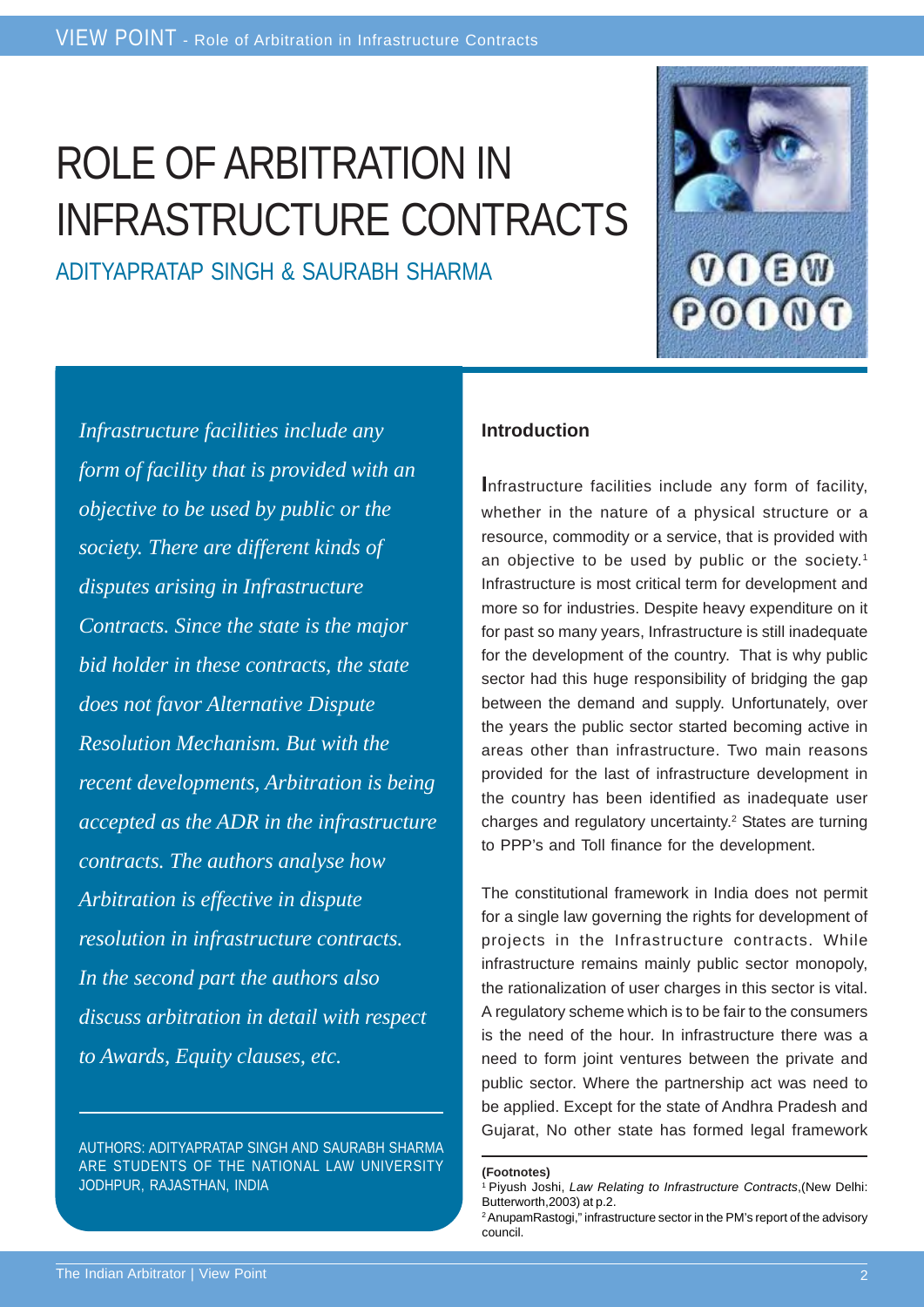regulating the PPP contracts. A conciliation board with precise proceedings of arbitration, settlement and judicial proceedings are spelt out in the Andhra Pradesh Government's AIPDE Act. After this Gujarat too came up with something similar this was one of its first kinds, the GIDA Act.

There are regulatory issues of particular importance in all infrastructure contracts. These include:

- (i) whether the public is willing to pay for services that were previously subsidized;
- (ii) whether regulations will restrict the freedom of the operator to set and review appropriate fare/toll levels;
- (iii) whether and when the concession will revert back to the government;
- (iv) what will be the policy on competing infrastructure providers; and
- (v) whether the legal framework for awarding concessions, permits, and land acquisition, if necessary, is well defined.

Normally, the law of the country in which the project is developed applies to concession agreements. Yet, governments are not always forthcoming in accepting alternative dispute resolution mechanisms (such as mediation and arbitration) to resolve controversies arising from a concession. These mechanisms are internationally recognized and provide a viable means to resolve problems expeditiously and transparently. Their inclusion in the concession will provide comfort and reliability to the parties involved in the agreement and, therefore, should always be considered. Further ADR (Alternative Dispute Resolution) clauses are not adverse to government contracts. As for arbitration, judicial review is still a possible approach for resolution of disputes.

A woman went to doctors the office. She was seen by one of the new doctors, but after about 4 minutes in the examination room, she burst out, screaming as she ran down the hall.

An older doctor stopped and asked her what the problem was, and she explained. He had her sit down and relax in another room.

The older doctor marched back to the first and demanded, "What's the matter with you? Mrs. Terry is 63 years old, she has four grown children and seven grandchildren, and you told her she was pregnant?"

The new doctor smiled smugly as he continued to write on his clipboard.

"Cured her hiccups though, didn't it?"

Doing my best at this present moment puts me in the best place for the next moment. ~Oprah Winfrey~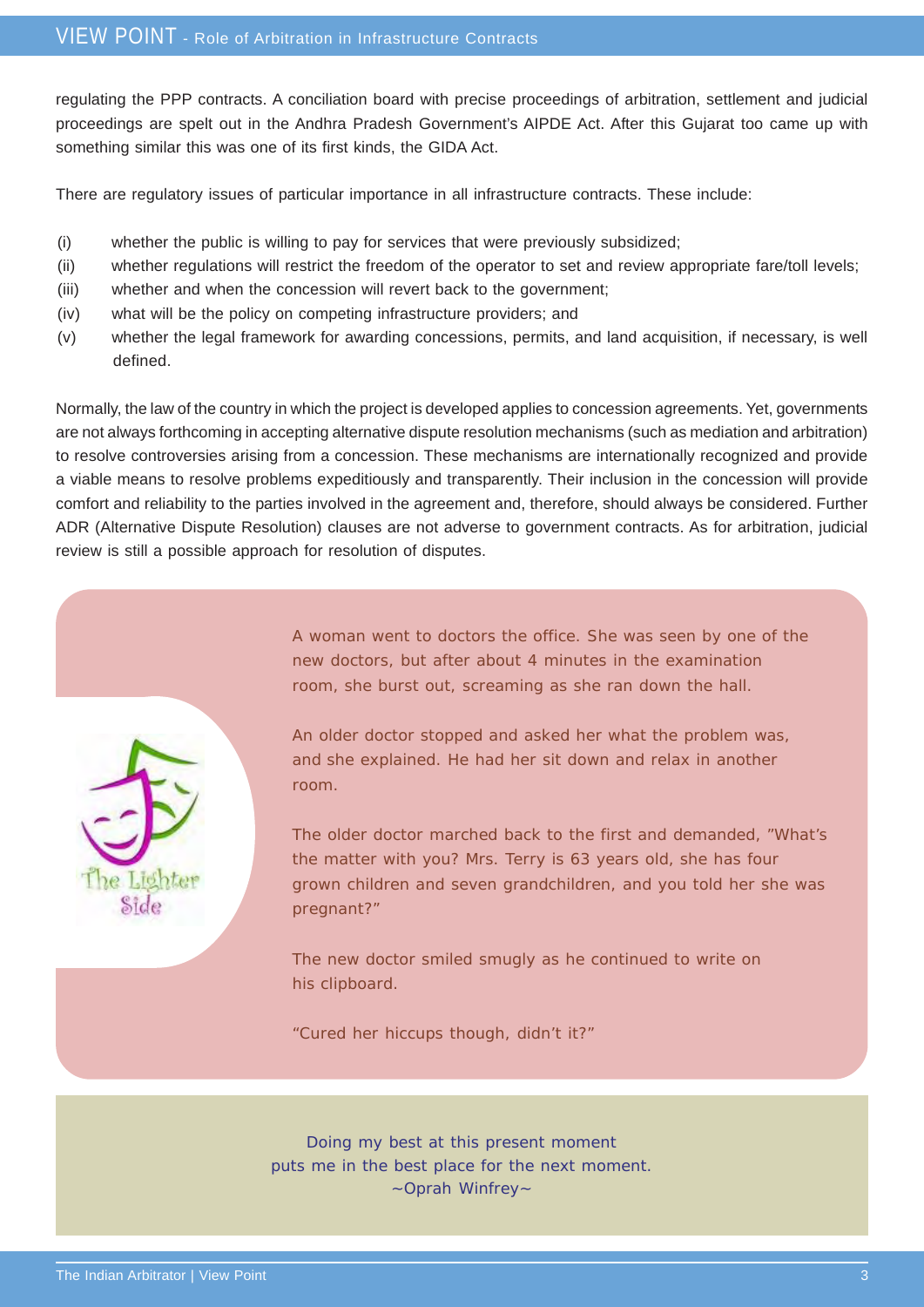#### VIEW POINT - Role of Arbitration in Infrastructure Contracts

Dispute resolution has never been, and it is expected will never be, an exclusive function of the state<sup>3</sup>. Arbitration<sup>4</sup> is one form of alternative dispute resolution (ADR)<sup>5</sup>. ADR is often lauded for its potential to produce "better" quality outcomes, including fairness leading to the same justice outcome, than courts. International Arbitration has become the principal method of resolving disputes between states, individuals, and corporations in almost every aspect of international trade, commerce, and investment.<sup>6</sup> States have modernized their laws so as to be seen to be 'arbitration friendly'. Simple international arbitration may require reference to at least four different national systems or rules of law, which intern may derive from international treaty or convention-or indeed, from the UNCITRAL Model Law on international arbitration, which is referred to later in this chapter. Concurrently, the 1958 United Nations Convention on the Recognition and Enforcement of Foreign Arbitral Awards (commonly referred to as the "New York Convention," and herein also simply as the "Convention") has been ratified by over a hundred countries to date, including the United States and many Latin American countries, enhancing the enforcement of arbitration agreements and awards nearly worldwide.

Infrastructure projects typically involve several different types of contracts, and arbitration may not always be the preferred means of dispute resolution for each of those types of contract. Moreover, the various different participants in infrastructure projects each have their own interests at heart, which often dictate different preferences with respect to dispute resolution procedures. As a result, the various different project contracts frequently contain different choice of law and forum provisions that can give rise to labyrinthine and piecemeal resolution of project disputes.7 The general advantages and disadvantages of arbitration relative to national court litigation of international commercial disputes are oft debated.8

Dispute settlement procedures in relation to infrastructure projects in India would depend on the parties involved and the regulatory framework governing the concerned sector. In relation to certain infrastructure sectors, the governing statute provides for the manner of settlement of disputes arising between the government agency and the concerned project developer.<sup>9</sup> In India Arbitration is regulated by 'Arbitration and Conciliation Act, 1996'. The Arbitration Act, 1940 dealt exclusively with the domestic arbitration, this act deals not only with domestic but also with International Commercial Arbitration. Only a clause that party should refer the matter to arbitration, a suit would still lie.<sup>10</sup> The act is based on the model law adopted by the General Assembly of the United Nations and the UNCITRAL Conciliation rules 1980. The Act is divided into four parts, where part I is applicable only to where the place of arbitration is in India. Part II provides for the enforcement of foreign awards. Part III provides for regulations concerning conciliation proceedings and Part IV provides for certain supplementary provisions.

#### **Arbitration in Infrastructure Contracts**

Disputes in the construction industry may be resolved by a wide variety of means. Arbitration, which is used in construction contracts as the major means of final dispute resolution. Disputes in Infrastructure contracts can also be resolved by Court practice in terms of procedure, and with the rules of evidence which apply to civil litigation. Between these two formal systems lies a variety of consensual procedures generally referred to as Alternative Dispute Resolution (ADR).<sup>11</sup> These procedures are generally free from formal rules but can still generate difficult legal issues. In addition, since 1998, Infrastructure contracts falling within the statutory definition are subject to

#### **(Footnotes)**

<sup>3</sup> Sarah Rudoloph Cole, Arbitration and State Action, 2005 *Brigham Young University law review* 1 at 47.

<sup>4</sup>*Berkovitz* v. *Arbib&Houlberg,*Inc., 130 N.E 288,290(1921) (Cardozo, J.) ("Arbitration is a form of procedure whereby differences may be settled.) 5 Other forms of ADR include mediation, mini-trial, and summary jury trial.

<sup>6</sup> Alan Redfern and Martin Hunter, *Redfern and Hunter on International Arbitration*, (New York: Oxford University Press).

<sup>7</sup> Otto Sandrock, *Is International Arbitration Inept to Solve Disputes Arising Out of International Loan Agreements?,* 11 J. Int'l Arb.33(1994); KimmoMettala, *Governing-Law Clauses of Loan Agreements in International Project Financing*, 20 Int'l Law. 219, 236-40 (1986).

<sup>8</sup> Alan Redfern& Martin Hunter, *Law and Practice of International Commercial Arbitration* 22-26 (2d ed. 1991); Sir Michael Kerr, International Arbitration versus Litigation, 1980 J. Bus. L. 164 (1980).

<sup>9</sup> For example: The Telegraph Act 1885; Oilfields (Development and Regulation) Act 1948; Petroleum Act 1934; The Airport Authority of India Act, 1994. <sup>10</sup> Pollock and Mulla, *Indian Contract and Specific Relief Act*, (Vol-I, 13<sup>th</sup>Edn, 883.

<sup>11</sup> John Uff, Construction Law, Seventh Edition, 23.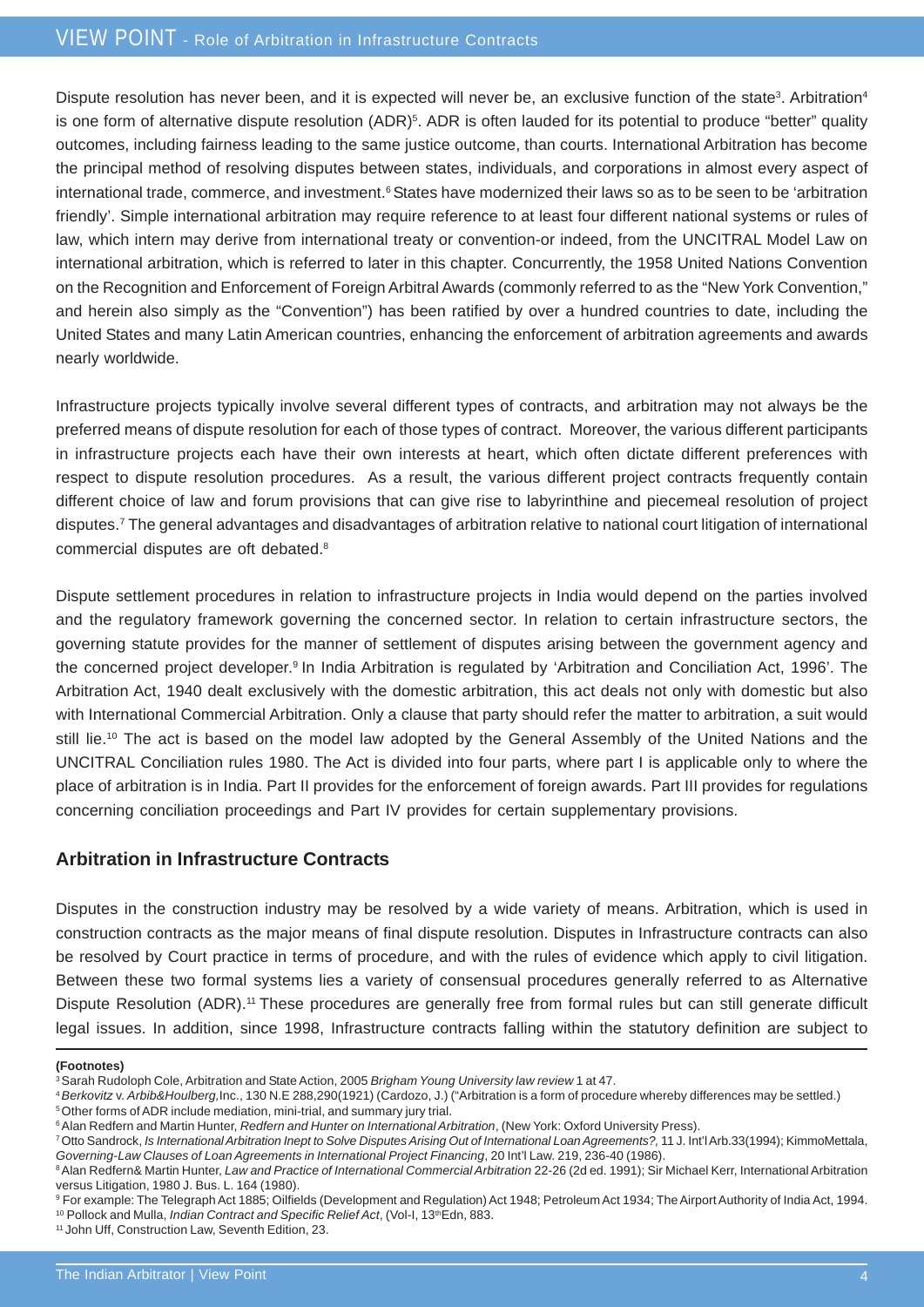mandatory provisions for rapid and temporarily binding "adjudication". This procedure takes precedence over any other form of dispute resolution.

In construction contracts, the agreement to arbitrate is often included as one of the clauses of a standard form of contract, such as article 5 and clause 41 of the JCT form and clause 66 of the ICE form. In such clauses the parties agree to submit specified future disputes to arbitration. There may also be an agreement to arbitrate made after the dispute has arisen, usually referred to as an ad hoc agreement.

In either case there must be a submission (sometimes called a reference) of a specified disputes o arbitration, by one party serving notice to refer on the other. No particular form is required for a submission but it is an important step, as it usually constitutes the commencement of the arbitration for the purpose of limitation, and thus equivalent to the issuing of a claim form in a court. Subject to agreement of the parties, arbitral proceedings are commenced when one party gives notice initiating whatever step is required in accordance with the arbitration agreement, for example requesting the President of the ICE to appoint an arbitrator.<sup>12</sup> No particular form is required for an arbitration agreement, whether made in advance or after a dispute has arisen. If the agreement is in writing, this is invariably so in the case of a construction contract, the arbitration will be governed by the arbitration Act 1996.

Multiple tribunals have never been favored in building and engineering disputes. The JCT and the ICE forms of contract refer specifically to one arbitrator. The international (FIDIC) conditions contemplate that there may be more than one arbitrator, and the tribunals consisting of three arbitrators are common place under ICC procedure. The function of an umpire is however virtually unique to English arbitration law and other laws deriving from it. The selection and appointment of an arbitrator follows the reference to arbitration. The arbitrator may be named in the arbitration agreement, but it is more usual to find a requirement that the arbitrator be agreed between the parties and in default appointed by a specified or identified person. The JCT and ICE forms provide for appointment, in default or agreement, by presidents of RIBA or ICE respectively. Where the parties cannot agree and there is no mechanism for the appointment, the court has power to appoint an arbitrator.<sup>13</sup>

**(Footnotes)** 12 s.14Arbitration Act 1996,

13 s.7, Arbitration Act 1996.



### **BECOME A MEMBER OF IIAM**

Empower yourself with the techniques of Alternative Dispute Resolution. Apart from being elected to the Governing Council, also become part of Expert Committees and Users Committees to give expert advice / opinions to the Governing Council on the improvement of ADR in India.

Your association will provide the necessary inspiration for the endeavours of IIAM.

Choose from the different category of memberships. For details. see: www.arbitrationindia.com/htm/membership.htm or mail to dir@arbitrationindia.com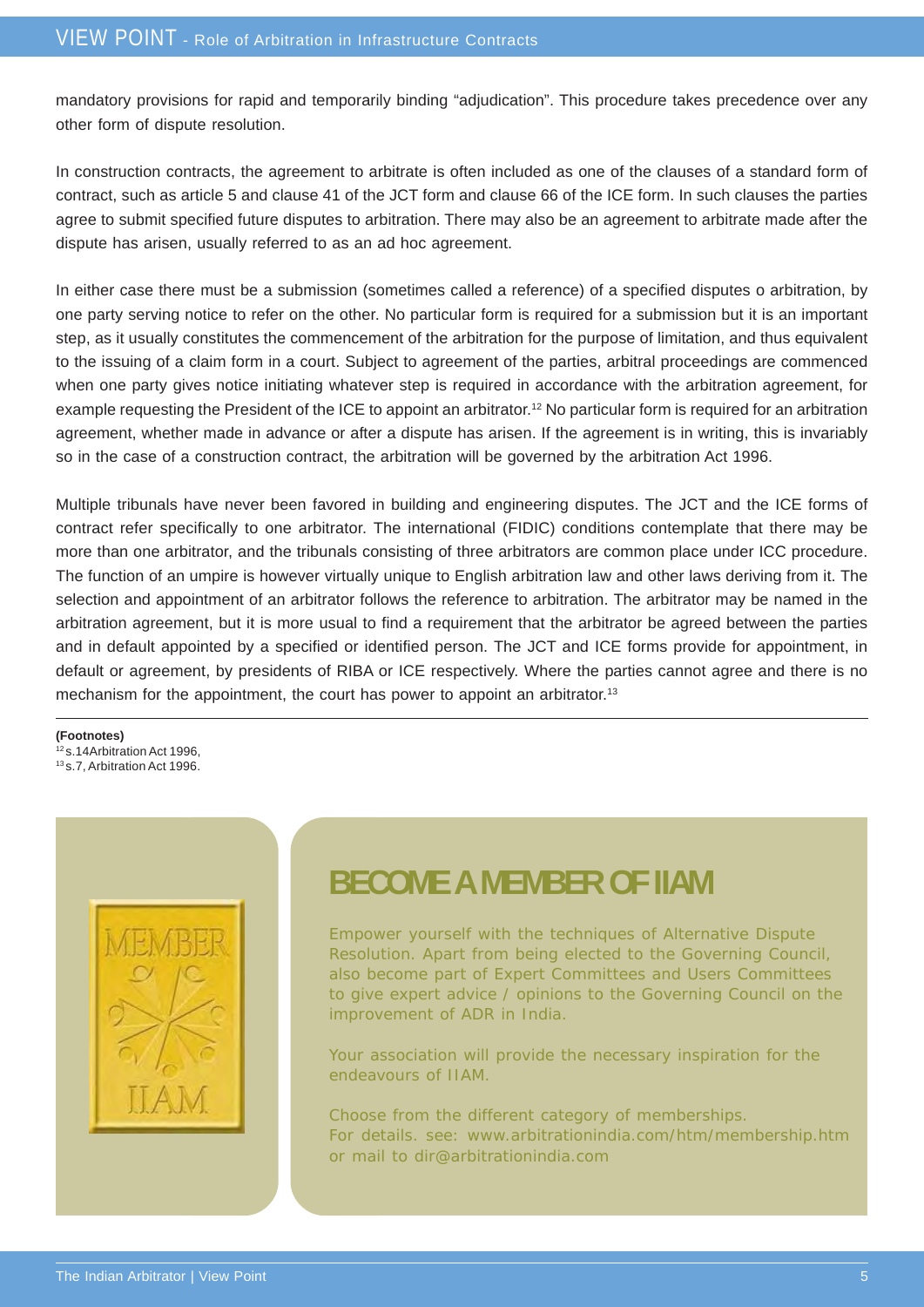#### **Effect of Arbitration in Infrastructure Contracts**

Building and infrastructure contracts usually contain wide arbitration clauses, but the clauses in the JCT and ICE forms are expressed to be subject to certain time limits. Before 1984 cases before the courts proceeded on the basis that where there was an arbitration agreement in the contract, the court would exercise the same powers as the arbitrator, for example by reviewing certificates and extensions of time as necessary. In the case of *Northern RHA v. Derek Crouch,14* the court held that the court did not have the same powers and interpreted the words "open up review and revise any certificate" in the JCT arbitration clause as creating a power exclusively to be exercised by an arbitrator. The result was that the court was held to have no jurisdiction over such matters. The case was followed in series of decisions of the official refries (now TCC judges) and in other decisions of the court of Appeal. The decision in *Crouch*was finally and decisively overturned by the House of Lords in *Beaufort Developments v. Gilbert-Ash NI,15* an appeal from the court of appeal of Northern Ireland. It was there held that clear and unequivocal words would be needed to deprive a party of recourse to the court and that this was not the effect of the JCT arbitration clause. Lord Hope put the matter this way:

*"If the contract provides that the sole means of establishing the facts is the expression of opinion of an architect's certificate, that provision must be given effect to by the court. But in all other respects, where a party comes to the court in the search of an ordinary remedy under the contract is entitled to examine the facts and to form its own opinion upon them in the light of the evidence. The fact that the architect has formed an opinion on the matter will be part of the evidence. But, as it will not be conclusive evidence, the court can disregard his opinion if it does not agree with it."*

Thus, with the exception of a final or other certificate which is expressed to be conclusive evidence in subsequent proceedings, the courts or an arbitrator have parallel jurisdiction to entertain disputes arising from the contract.

#### **Multi Party Infrastructure Contracts**

Ordinarily arbitration must be limited to the two parties to the contract, but infrastructure contracts usually involve more than two parties. Multi party arbitration can take two forms. Consolidation involves treating two or more arbitrators as a single case, to be heard in one set of proceedings and determined by one single award. Alternatively, there may be concurrent hearings of two separate arbitrations which remain separate and lead to two separate arbitrations which remain separate and lead to two separate awards, save only that the awards may be expected to be consistent. The problem for arbitrator in such circumstances to adopt a form of procedure which avoids inconsistent findings but which also respects the individual privacy (autonomy) of the parties.

This position is confirmed by a new provision in the Arbitration Act 1996 as follows:

- 
- "35 – *(1) The Parties are free to agree –*
	- *(a) That the arbitral proceedings shall be consolidated with other arbitral proceeding, or*
	- *(b) That concurrent hearings shall be held,*
	- *(2) Unless the parties agree to confer such power on the tribunal, the tribunal has no power to order consolidation of proceedings or concurrent hearings."*

This provision does not assist the arbitrator who is appointed in two related disputes involving different parties, where there is no such agreement. In the case *Abu Dhabi v. Eastern Bechtel*,<sup>16</sup> the court was asked to appoint an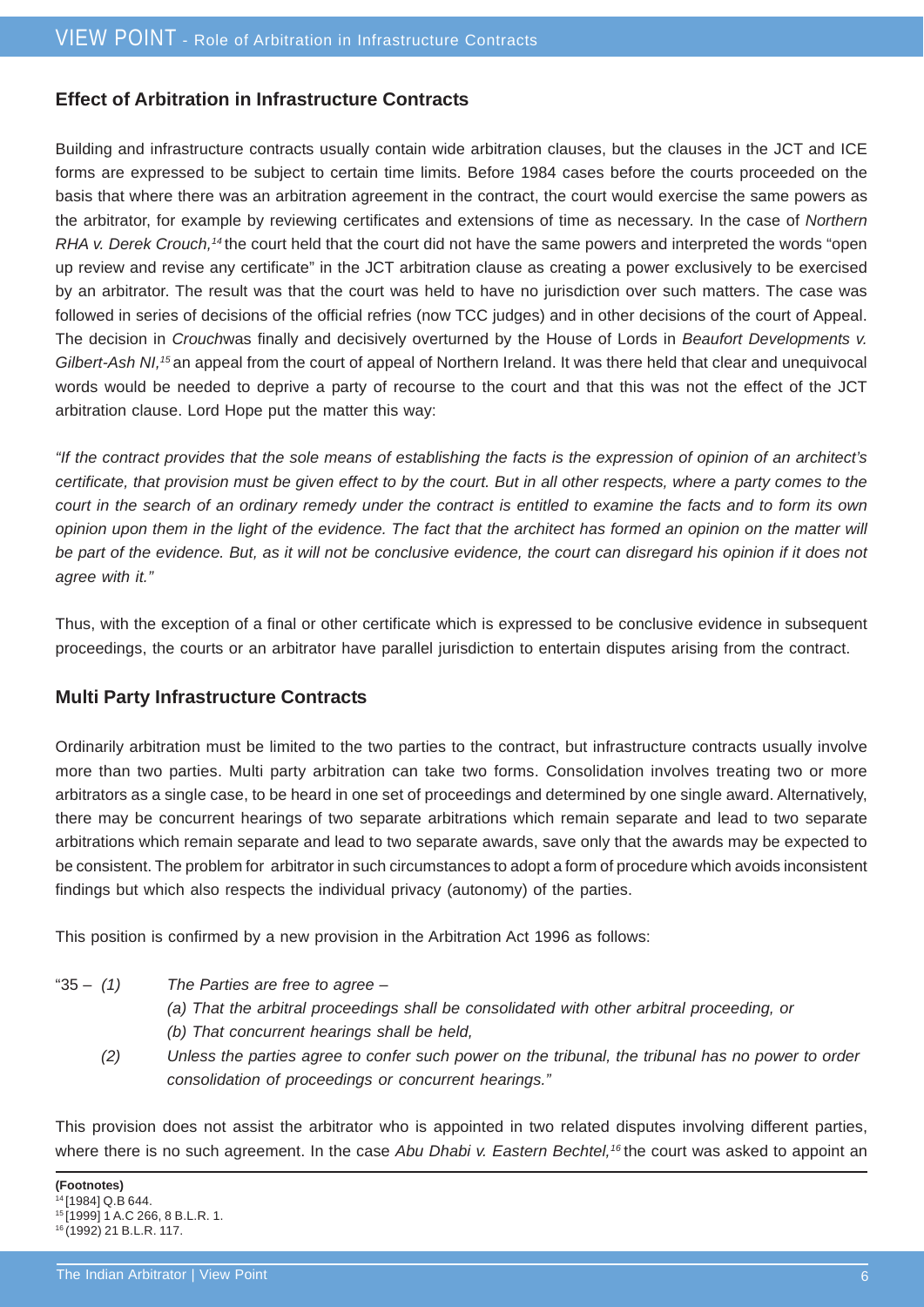arbitrator in a main contract and a sub-contract arbitration which were closely related and where the parties had agreed that the arbitrator be appointed by the English court. The court had to weigh up the competing arguments for and against appointing the same arbitrator. The court of Appeal concluded that they could appoint the same arbitrator on the parties agreement that there could be an application to replace the arbitrator if one party thought that it was being prejudiced. Lord Denning M.R expressed the problem as follows:

"*The sub-contractors, for instance, might say that the arbitrator's decision in the first arbitration might affect his decision the second arbitration. If he had already formed his view in the first arbitration, they would be prejudiced. It would be most unfair to them: because he would be inclined to hold the same view in the second arbitration. On the other hand, as we have often pointed out, there is often a danger in having two separate arbitrations in a case like this. You might get inconsistent findings if there were two separate arbitrators."*

The solution to such problems lie clearly in agreement such as that found in some of the standard forms of contract, such as the JCT 80 forms. These oblige the employer, contractor and sub-contractor to consent to the joining of disputes which are substantially the same or connected. The problem might be solved by making certain rules for the whole industry.



Once upon a time in a village there was an idiot, named Hugh. The town's folk would often set him up with silly choices in order to laugh mercilessly at him when he made the wrong choice.

"Hugh," they'd say, "would you rather have this shiny new quarter or this dirty old torn dollar bill?" "I'd like the shiny quarter," Hugh would reply. His tormentor would give him the quarter and walk away laughing, declaring Hugh a true village idiot. Hugh would just shrug and go about his business.

Even though it was a poor village with little opportunity, this was repeated several times a day by many people. As the years went by, the ridicule became a ritual that dozens of townies took part in. The town's folk had little to their names, but at least they could feel better about themselves in comparison to the village idiot this way. Not everyone would make fun of Hugh though. A few felt sorry for him and gave him hand-me-down clothes, leftover food, and even an old shack to live in at the edge of town.

One day, Hugh showed up at the village, wearing a brand new suit. Everyone was amazed, for few people in the town could afford new clothing, let alone a nice suit. One of townsfolk asked Hugh where he got his new suit, thinking he must have stolen it. He bought it, he told them. And furthermore he added that, the fine new house being built on the mountainside that everyone was wondering about was his. When questioned where he got the money, he told them it was the money they gave him. With people giving him food, clothing, and shelter, he simply saved and invested everything they gave him. "I may be your village idiot," he smiled and said, "but I'm no fool." But why then, they asked, did he always take the lesser amount of money they offered him if he was so cunning? Hugh replied that if he had taken the greater amount of money, they would have stopped offering it to him. He earned his money by letting them laugh at him, but he knew the first time he took the greater amount they'd stop offering him money and find something else to laugh at him about.

So, who is the idiot? It just goes to show you, take care not to become the village idiot by your vain perceptions.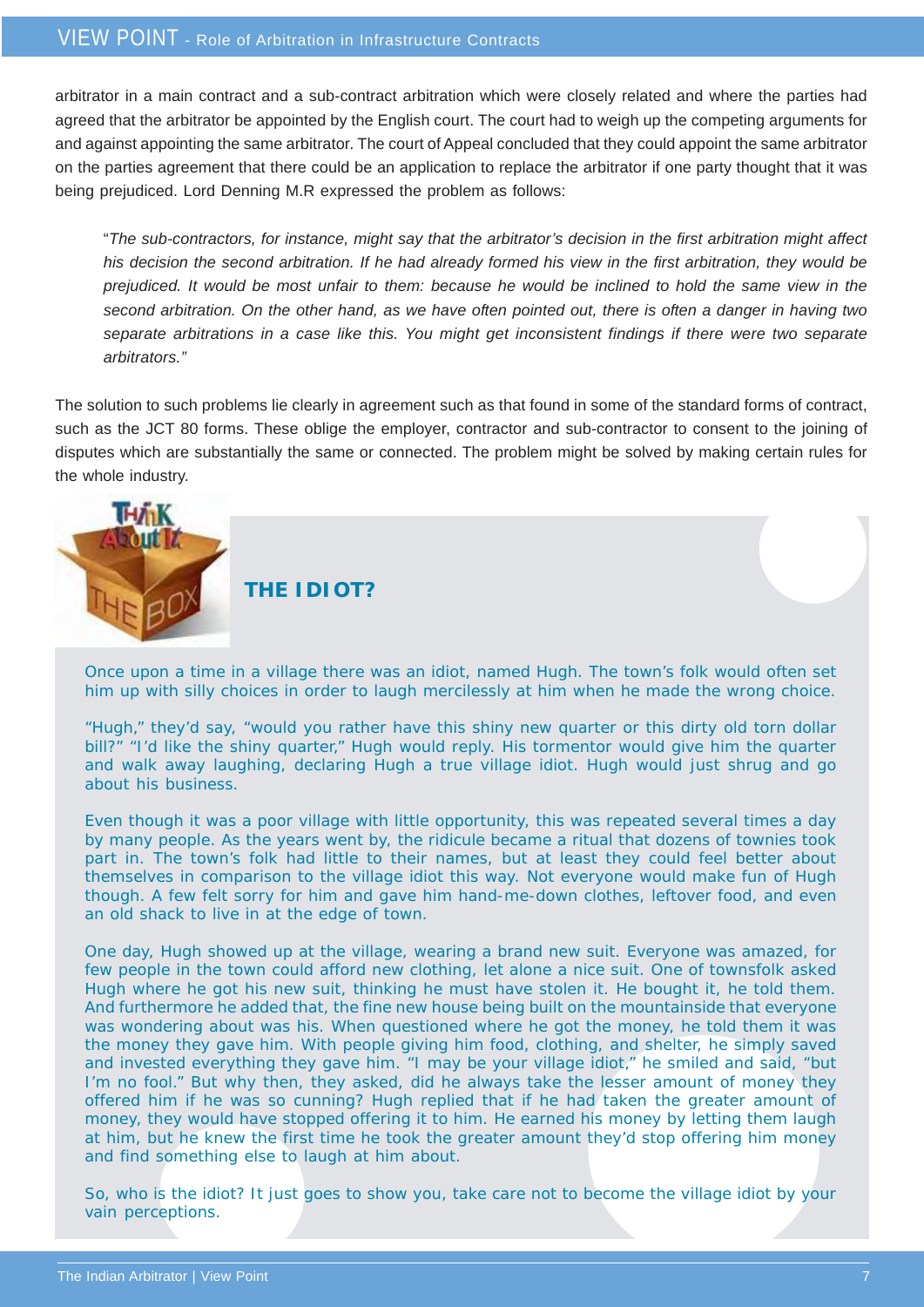# LAW RELATING TO THEORY AND PRACTICE OF ODR IN INDIA – A STUDY (PART II)

DR. N. VENKATESHWARLU



*Online Dispute Resolution (ODR) is a branch of dispute resolution which uses technology to facilitate the resolution of disputes. ODR system is the same as the traditional dispute resolution model. The key difference in the two concepts lies not in the substance of their concept but in the mode or medium of practice. Alternative resolution techniques, viz. negotiation, mediation and arbitration are complemented with the Internet Communication and Technology in ODR to carry out most of the dispute resolution procedure online. Author analyses the different processes under ODR.*

AUTHOR: DR. N. VENKATESHWARLU IS A PROFESSOR IN THE DEPARTMENT OF LAW, OSMANIA UNIVERSITY, HYDERABAD, INDIA.

#### **Advanced Conflict Management in Electronic Negotiation:**

**T**he initial conflict exhibits the characteristics of a business negotiation scenario. Two parties already figured out that an electronic negotiation would fit their needs and could lead to a possible solution. They know the issue and in turn their agenda items. The dynamic conflict occurs during the written message exchange. The level of conflict is influenced by five different aspects. they are:

- 1) The parties and their relationship and business.
- 2) The characteristics of each party
- 3) Their attitude concerning the initial conflict and the dynamic conflict.
- 4) The conflict issues
- 5) The escalation process itself

All these aspects are necessary for diagnosing and analysis of the conflict. A holistic concept starts with the recognition of initial conflict and its consequence on the escalation process. The level of escalation can be divided into different stages, namely, (1) hardening, (2) debate (3) action instead of words (4) images and coalition (5) loss of face (6) threats (7) partial destruction, (8) fragmentation (9) elimination. There is a polarisation and debate between the negotiators in the first stages. During the next stages, the conflict

gets more intensive and actors start to make threats. During these phases, conflicts can be constructive. Even in successful negotiations, there are different positions and opinions. The parties have to exchange information to achieve a mutual understanding. With rising escalation the conflicts are getting destruction and again stage 5 to 6, they cannot be resolved without the third party any more.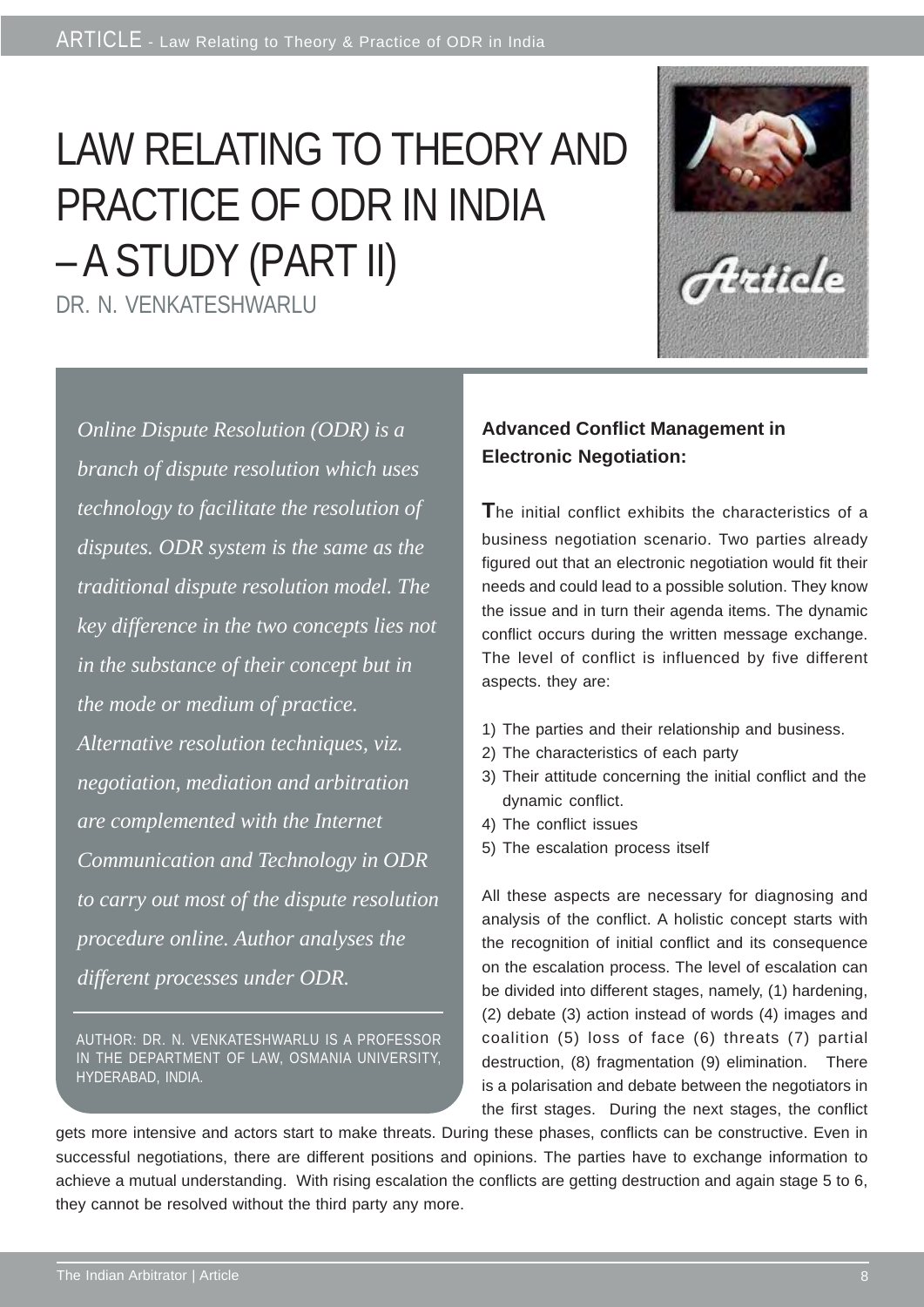A diagnosis can be of different levels of details. A very detailed analysis cannot be guaranteed due to lack of time or missing, distorted or masked information .on the other hand, it is also not relevant to include all aspects. In the context of e-negotiation, the access to inter personal factors is particularly difficult. The negotiators act in offset locations and communicate over Time. For a possible third party, it far harder to make a complete conflict diagnosis or to influence relevant aspects.

Concerning the introduced escalation model, there are different conflict resolution methods, which can help deescalation. Some of them are moderation, consultation and medication and these are briefly explained below:

- 1) Moderation: Moderation can be used on stage 1-3 of the escalation scale. The objective is to help participants to solve instant problem of interaction and questions concerning the content and the process. This type of intervention is useful on lower escalation levels. Moderation can offer support to explain unclear terms and definition. The creation of awareness for the joint objective can be forced by moderation. In turn, behaviour oriented interventions or advises concerning tasks, rules and functions takes centre stage. Passiveness and restrictions has an advisor are essential elements of modulations. Modulations does not have force to push parties to accept an advice.
- 2) Consultations: On levels 3 to 5 of the escalation scale, consultation can be an option to resolve conflicts. Consultations are active as the constructive and the negotiators understand the dynamic of the conflict and its influence. Negotiators ask for an advice and this advice should be perceived as motivating, helpful and not judging. Interventions of a consultant also focus on socio-psychological aspects. Parties have to control their emotions, thoughts and intentions and break out of the spiral of escalation. Consultation should prevent negotiation deadlocks and increase the flexibility. The parties should create self perception and reflect their situation. A consultant will not start a bilateral interaction between negotiations at the same time.
- 3) Mediation: On conflicts level 5 to 7, negotiators cannot resolve the dispute without the help of third party. One or both negotiators are willing to reject the negotiation. Mediation can be defined as assisted negotiation through third party. It is used to assist the parties in their negotiation, not to negotiate with the parties. It is a communicative process between all parties with the objective for the parties to generate a solution themselves.



Are you interested to open IIAM COMMUNITY MEDIATION CLINICS?

Indian Institute of Arbitration & Mediation welcomes you to take part in an exiting attempt of social transition to make our world a safe, sustainable, peaceful and prosperous place to live. Make an important contribution by adopting or supporting Community Mediation Clinics.

**For details visit www.communitymediation.in**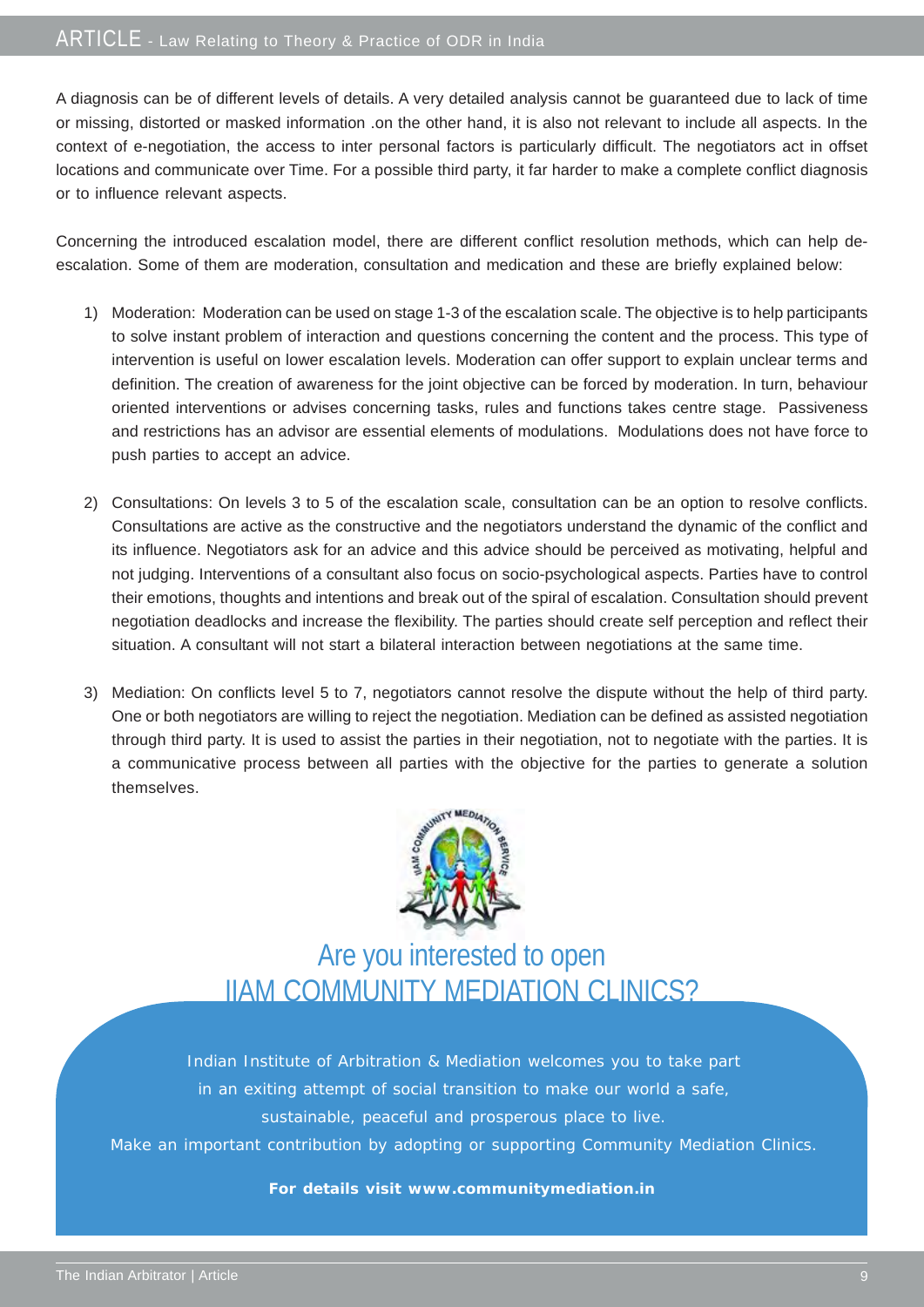#### **Online Mediation:**

Mediation is a person to person process. Experienced mediators will claim that it is not possible to mediate in the truest sense except when in the physical presence of the parties. Strong emotions are invariably expressed in face to face interactions. In these environments, the third party can rely on a range of visual and non verbal cues which can enhance their ability to constructively manage the expression of strong feelings. In online settings, third parties have different challenges partially because emotions are expressed differently and it is often harder to interpret the emotional meaning and impact of written cues. The parties may even likely to issue threats when communicating. Given these patterns of communication in online exchanges, the online mediator not only aware of these tendencies but also needs to set and follow clear behavioural ground rules. As online mediator, one needs to actively and quickly intervene if and when one or both parties hurl insults. It is also important to remember that the written communication can be ambiguous and hard to interpret. The online mediator has to skilfully handle the situation, perhaps he may have to clarify or reframe and test with the parties the meaning of a statement before reacting to it or forwarding to other party.

Inspite of certain difficulties in interpreting the messages as stated above, the online mediation is preferable and appropriate for the following types of cases.

- 1) Disputants are geographically distance from each other and travel for a traditional mediation is not possible or is cost prohibitive.
- 2) Jurisdictional issues make it unclear as to which jurisdiction should prevail and/or would make enforcement of a court decision difficult.
- 3) None of the parties are seeking to act judicial precedent or to clarify existing laws.
- 4) The dispute itself arose from an internet based purchase. In those cases the disputants tend to be geographically separated, have no ongoing relationship, and have regular access to internet.
- 5) Scheduling difficulties make it impossible for the parties to attend traditional mediation session.
- 6) Concerns about violence or intimidation between the parties make a traditional mediation setting inappropriate, but the parties wish to move forward with mediation.
- 7) For other reasons, a traditional mediation is not feasible yet the parties want the assistance of a third party neutral to help resolve their dispute.

The procedure for mediation is the same as offline, except that the facilitative and evaluative techniques are combined with information technology. In the online environment, just like in the offline environment, it aims at finding a win-win solution to a conflict with third neutral party called mediator. In addition, technology supports these parties and form an essential and integral part of dispute resolution process, which is referred as fourth party<sup>1</sup>. The provider of the technology used in e-mediation is known as fifth party.

Normally, the e-mediator (third party) owns the e-mediation tools (fourth party), and sometimes the e-mediation website (fifth party) provides chat, e-mail and then communication tools (e-mediation tools). Now a days it is common use that when parties went to an e-mediation website, the provider of the site offers e-mediation as a total concept. The e-mediation tools and the e-mediator are included in the e-mediation service. However, variations combinations of e-mediation service providers are possible. Some of such combinations are as under:

1) The e-mediation-mediator: This is the e-mediator who does not have his own e-mediation website, but just has a website (not an e-mediation website) on which he promotes his own service/skills as an e-mediator. This party is the third party in e-mediation.

#### **(Footnotes)**

1 E.Katsh and J.Rafkin, online Dispute Resolution resolving conflicts in cyber space, Jossey-Bass, San Franscisco, 2001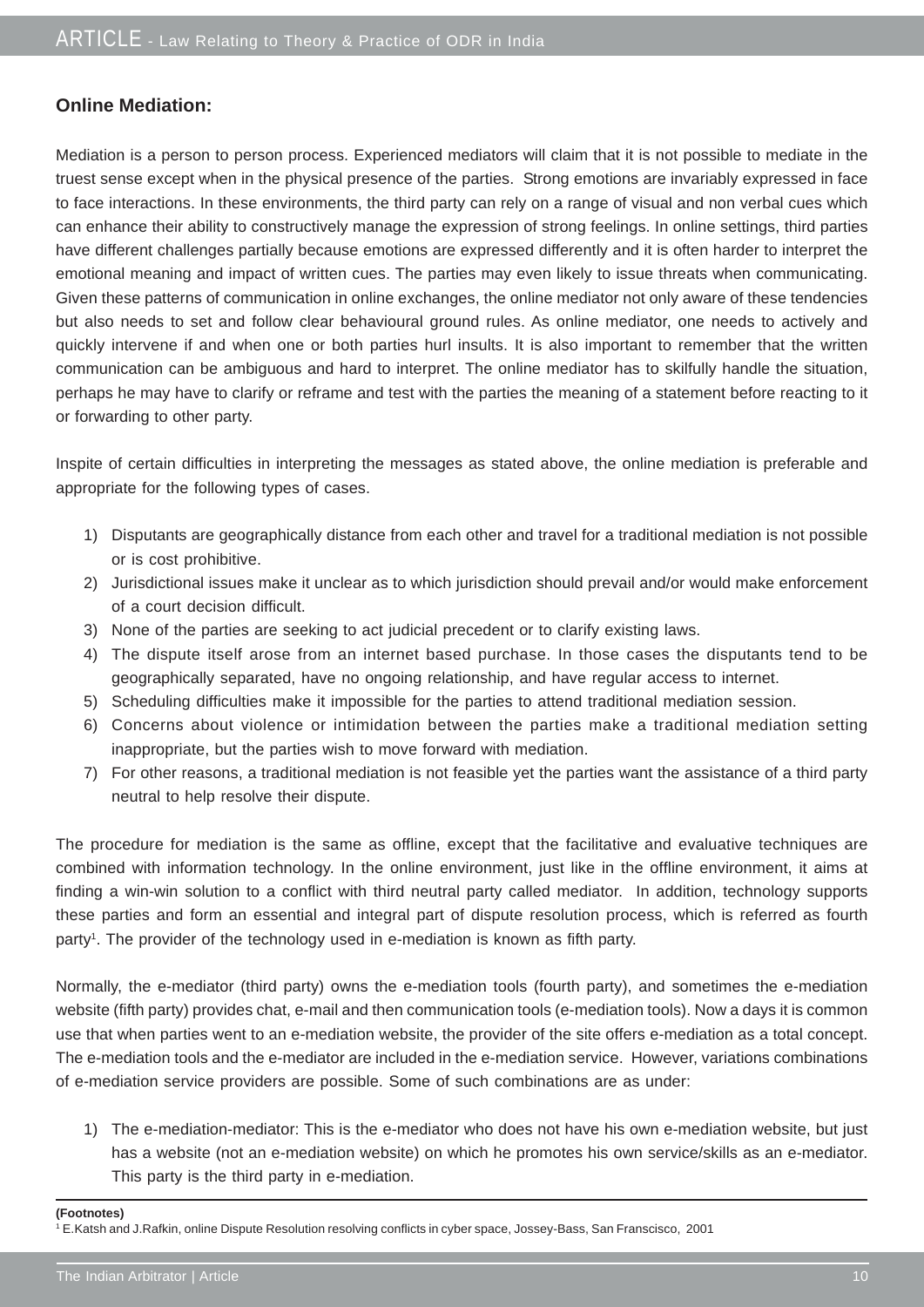- 2) e-mediation technique provider: The services of this provider are the offering of e-mediation tools (chat, emails etc.). This provider is not an e-mediator, but actually delivers services that are used during the mediation process on the site of this provider. This party is the fifth party in e-mediation.
- 3) e-mediation-over all providers: This party is the party who facilitates the e-mediation process from the beginning until the end. This party has an e-mediation website and either is also an e-mediator or offer the services of one or more mediators. This provider is a combination of the third and the fifth party in emediation. This fifth party can indicate one of the following situations:
	- a. e-mediation mediator who owns an e-mediation website on which he provides e-mediation tools. Or
	- b. An e-mediation technique provider who does not only offer e-mediation tools on this e-mediation website, but also offers the service of e-mediators. These e-mediators are either under contract with the technique provider or by they can be working on a freelance basis.

The parties have more options to select any combinations i.e. select the e-mediation-over all provider or select separately the e-mediator and e-mediation technique provider.

#### **Mediation Process:**

People in different parts of the world can use online mediation to resolve dispute by using secure encrypted e-mail or secure chat rooms or in some tele or video conferences. By using pass words, it is possible for the mediator to have contact with just one of the parties in a separate 'room', when other party waits in another room. Mediators can decide to use their own ground rule or they can ask the parties to help develop them collaboratively.

The mediator can explain the difference between positions (i.e demands) and interests (i.e. underlying needs) and then ask the parties to share their interests with each other and with the mediators. The mediator can work with the parties to brain storm a list of options while explaining the importance of separating this step from the step of evaluating options. In fact this separation is easier to accomplish online as parties are not able to interrupt each other to voice disapproval of individual options, the way they could do in a traditional mediation. The mediator can assist the parties as they weigh and evaluate the option in an effort to reach an agreement. The parties are more likely to accept options and agreement that they may come up on their own rather those coming from the mediator. Additionally the mediator may wish to discuss implementation issues with the parties so as to avoid problems later. All these steps of the mediation process can be accomplished online.

|                | $\frac{1}{C}$ – $\frac{1}{C}$                |  |
|----------------|----------------------------------------------|--|
|                | $Z$ $\geq$ $\alpha$                          |  |
|                | $\overline{F}$ W $\overline{O}$              |  |
|                | $\overline{O}$ $\overline{C}$ $\overline{I}$ |  |
| $\geq$         | BE                                           |  |
| $\overline{O}$ |                                              |  |
|                | $\alpha$ $\vdash$ $\supset$                  |  |
|                | $\frac{1}{2}$                                |  |

*With a view to promote and support students in developing the qualities of legal research and presentation, IIAM is providing opportunity to law students to publish original, innovative and thought provoking articles on arbitration, mediation, conciliation, dispute resolution and similar topics and critiques on judgments relating to the same topics. Selected articles will be published in the "Indian Arbitrator". From amongst the submitted articles, every year one student author will receive the "Best Young Author" certificate from IIAM.*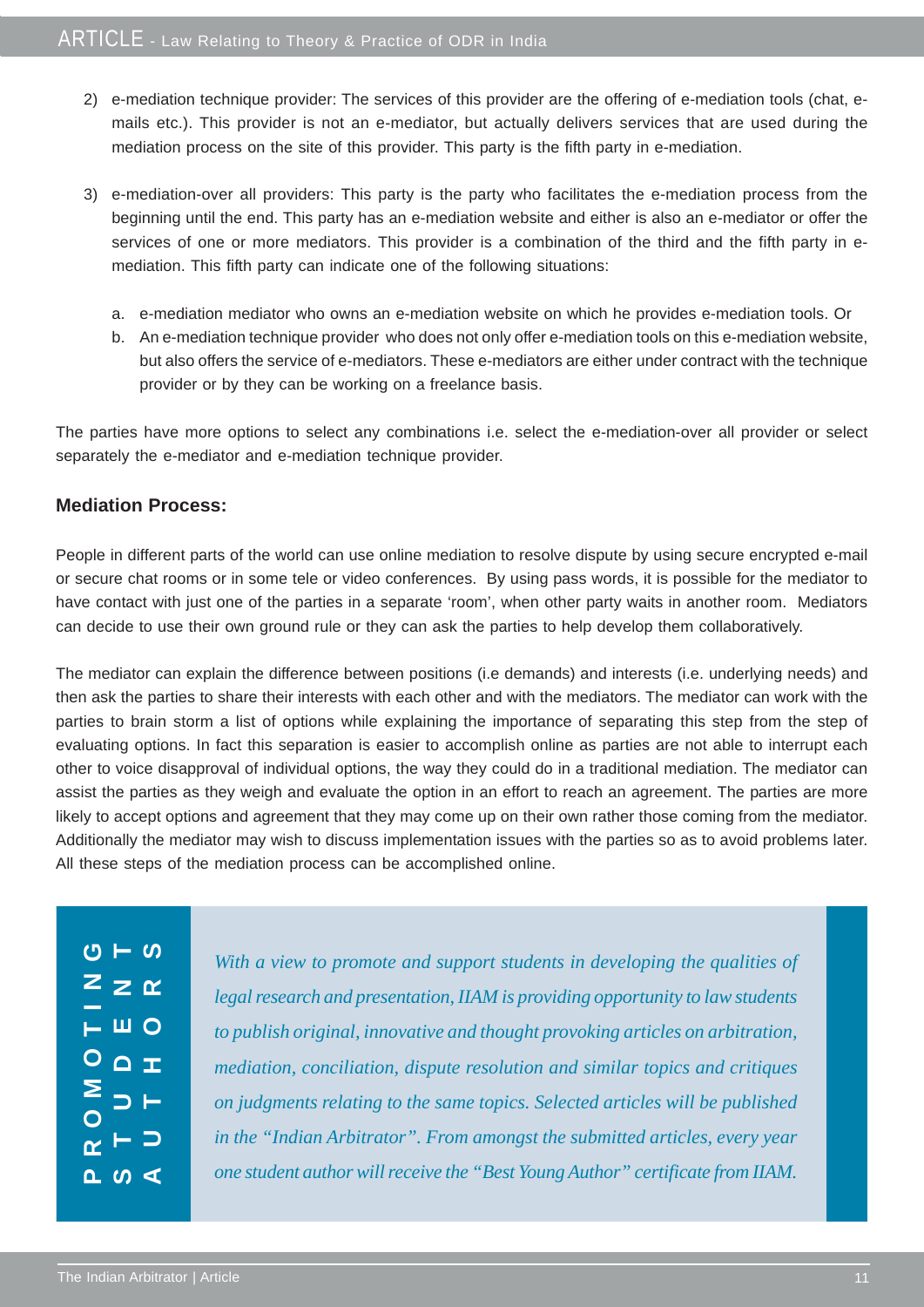The online mediation has many advantages. The process will allow for greater flexibility more creative solutions, cost savings and convenience. It is the best option for those who are unable to afford travelling long distance and for those disputes involving a low amount.

The University of Massachusetts is currently finalising the "third Party", software applications that will enhance the ability of parties and mediators to interact online. Parties that wish to avail themselves of online mediation need a computer with internet access. The mediation system and the files are located on a server that can only be accessed by authorised parties.

#### **Key issues for Online Mediation:**

An essential aspect of mediation whether online or offline is trust. It is essential for a good mediator to establish trust between himself and the disputing parties. In face to face mediation this trust is established during the mediation sessions. When online mediation is concerned it seems far more difficult though no less important, to establish and maintain trust. Offline mediation often takes place between parties that have an ongoing relationship and history together and will damage the relationship as little as possible so that future relations will not be endangered. This is important to both of them and the mediator can use information about their history.

In the online mediation process, parties often do not know each other and do not have an ongoing virtual or real time relationship of any kind. The parties are involved in an electronic commerce transaction in consumer merchant relationship (C2B) or consumer/consumer relationship (C2C). In most cases, the parties have had or not had dealing with one another before the dispute arises. The mediator cannot draw on the relationship or ask about the background of the dispute in relation to earlier interactions between parties. The fact that there is no face to face contact, but communication takes place via e-mail or real time online, makes it difficult for the mediator to manage or tamper the tone of the interactions or use his skills in reading body language. It is therefore far more difficult to establish and maintain trust.

The first step is for the mediator to introduce himself as fully as possible to all the parties and allow them to do likewise. The introduction of the mediator shall cover primarily the professional career, the nature of his practice within his profession, the nature of his practice within his profession and his particular experience in mediation, especially cases similar in nature to the one in question. An introduction in real terms to the mediator as a person is usually not fully carried to until the beginning of the mediation meeting when the previously provided written information is expanded on at a personal level. Without the benefit of personal meetings, the advice in online is to expand the written introduction to add a little more of the person like home location, family circumstances, interest, hobbies etc. Uploading a photograph or perhaps a small video will help the parties get to know the mediator better. The information need not be too much but just enough to enable the parties to begin to identify a real person in whom they can, and then begins to trust.

It is equally important for the moderator to take additional steps to begin to get to know the parties. The mediation room.com offers mediators use of personality profiling module that will help identify the traits of the parties e.g., whether they are submissive or assertive by nature etc. The profiling is entirely voluntary and the parties receive a copy of the report. The parties are then asked the extent to which they believe the report is accurate.

A straight forward small consumer dispute over a product will not require as much personality enquiry.

It is also important to try to find out as much about their experience in using the Internet and technology and how complete and comfortable the parties are with the technology and communicating online.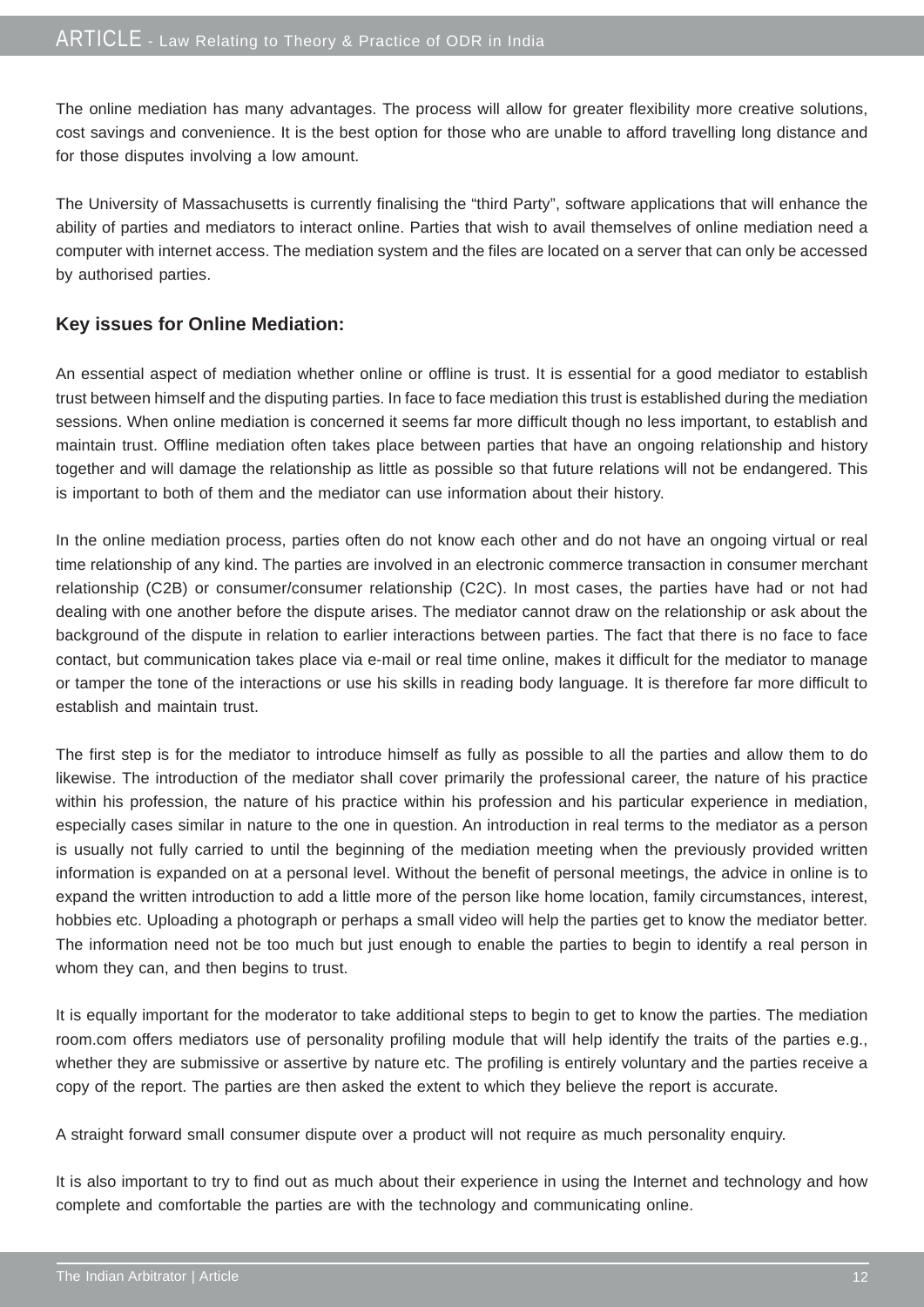Ensuring the parties fully understand mediation and its objection and purpose so as to appreciate it in a positive sprit is another key element in any successful mediation.

Another key issue with mediating online through text is the greater risk of misunderstandings. Words can have different meanings to different people. For example the board outside the home 'solicitors keep out' in USA refer to door to door salesman, where in UK solicitors refers to lawyers. In negotiation 'my ultimate offer' may or may not mean 'my final offer' or may or may not mean 'my best offer'.

If when asking one party what he feels about a proposal from other party and he replies with the word 'that is wicked', you might be forgiven for thinking that he did not find the offer attractive. However if he is the follower of hip hop music, the phrase would mean the offer has very much acceptable. The advice is to check carefully the words that can have a double meaning and then learn the precise meaning intended by rephrasing and seeking confirmation.

Another issue to address is the difficulty in any asynchronous online discussion of identifying any hesitance by a party in answering a question. If the party has the hesitation online, the mediator does not notice when he reads the typed word "no" in the response which may lead to problems further ahead. The advice for the mediator is that whenever a closed question of importance is raised to ask the party to scale his answer e.g. 1-10 A less than 9 or 10 cases, then open up discussion as to why that is the case.

The identity of the person, the mediator dealing with is not clear. The digital signature can play an important part. The legal validity of digital signature has been accepted by National Laws of many countries. The US Act "Electronic Signatures in Global and National Commerce Act 2000", and The Information Technology Act 2000 in India has given a signature or record sent through cyber space have the same legal validity as to a pen and paper document. The fact that a digital signature and digital records have the same legal validity as written documents makes it far easier to check some one's digital identify.

It might well prove more difficult to testify digital signature than written document. The digital signature plays an important part in ensuring authenticity, integrity and non repudiation of data communication, thus enhancing trust.

To be sure that data sent and received have not been tampered with and no unauthorised persons have access to the information, encryption plays an important part in ensuring confidentiality and data security.

# INTERESTED TO CONTRIBUTE ARTICLES ?

We would like to have your contributions. Articles should be in English. Please take care that quotations, references and footnotes are accurate and complete. Submissions may be made to the Journals Division, Indian Institute of Arbitration & Mediation, G-254, Panampilly Nagar, Cochin - 682 036 or editor@arbitrationindia.com.

Publication of the Article will be the discretion of IIAM and submissions made indicates that the publish the copyrighted material to the publisher of the IIAM Journal.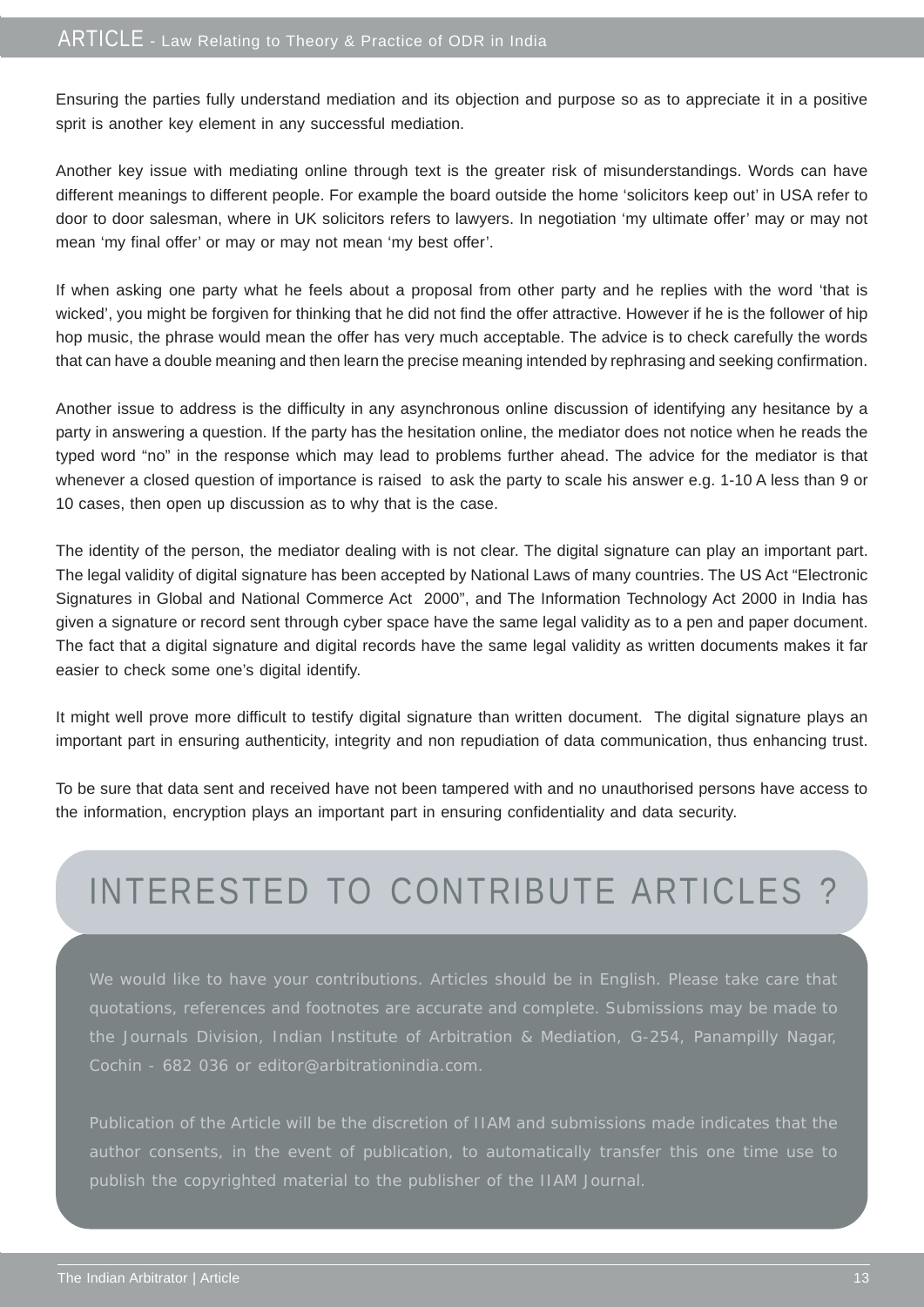Another important issue that has to be addressed when setting up an online mediation procedure is privacy. Where privacy is concerned, parties should be made away of the ways in which the privacy is protected and in what ways personal information is stored or used by the mediator or mediation company. It is imperative that the mediator or mediation firm should have a privacy policy, which addresses a number of issues. Any dispute that they receive via a website must be treated in accordance with the rules of confidentiality. The disputes must be known only to the parties involved in the dispute, including the mediator. All personal records must be recorded and used with care. By making strategic use of security possibilities, it is possible to guarantee that the right of respect for personal privacy of all parties involved in an online mediation procedure is respected. Here again encryption plays a key role.

A very important issue arises as to how the compliance of the agreement reached through online mediation, is ensured. With online mediator initiative, that is not restricted to ecommerce transaction, parties can either accept the outcome as it is or assume compliance by making the outcome legally binding in a contract.

#### **Online Arbitration:**

Technological development of recent years is significantly changing traditional arbitral practices and procedures. Electronic submissions by e -mail or video conferencing are early harbingers of the technology dense future of arbitration. Arbitration tends to involve more and more diverse online techniques. Arbitration agreements are concluded and proceedings conducted by electronic means in online settings. International arbitrators want to deliberate without leaving their home towns and would gladly issue an arbitral award in an electronic form. The online arbitration is fully admissible and effective under the current legal framework provided that certain requirements are met.

Arbitration is a process where a neutral third party (Arbitrator) delivers a decision which is final and binding on both parties. It can be defined as a quasi-judicial procedure because the award replaces a judicial decision. However, it is less formal than litigation, less expensive and faster.

For a process to be recognised as arbitration, it should comprise the following elements as explained as under:

- 1) Mutual consent: The mutual consent is considered as one of the fundamental principles of traditional arbitration and is crucial to the legitimatisation of the arbitration process. In arbitration agreement the consideration, valid offer and acceptance and intention to create legal obligation should exist. It is well established ruling that the parties should not be forced to arbitrate unless they have freely agreed to that particular mode of dispute settlement. To enable the enforcement of award it is necessary to have the mutual consent to submit to arbitration is essential for online arbitration also.
- 2) Choice of Arbitrators: Arbitrators are not government representatives or judges and they are funded by the parties to the dispute. The arbitrators are chosen by the parties or on behalf of them. The arbitrators should be independent and impartial. The term independent is defined as one which measures the relationship between the arbitrator and the parties, personal, social and financial relation. The closer the relation in any of these spheres, the less independent the arbitrator is from the party. The independence of the arbitrator can be determined prior to holding arbitration and it is an objective test to establish whether or not the arbitrator can arbitrate between the parties independently and impartially. Impartiality is a subjective notion referring to the absence of bias in the person of the arbitrator resulting from a privileged relationship with the matter to be decided. Independence and impartiality are pivotal element of any arbitration.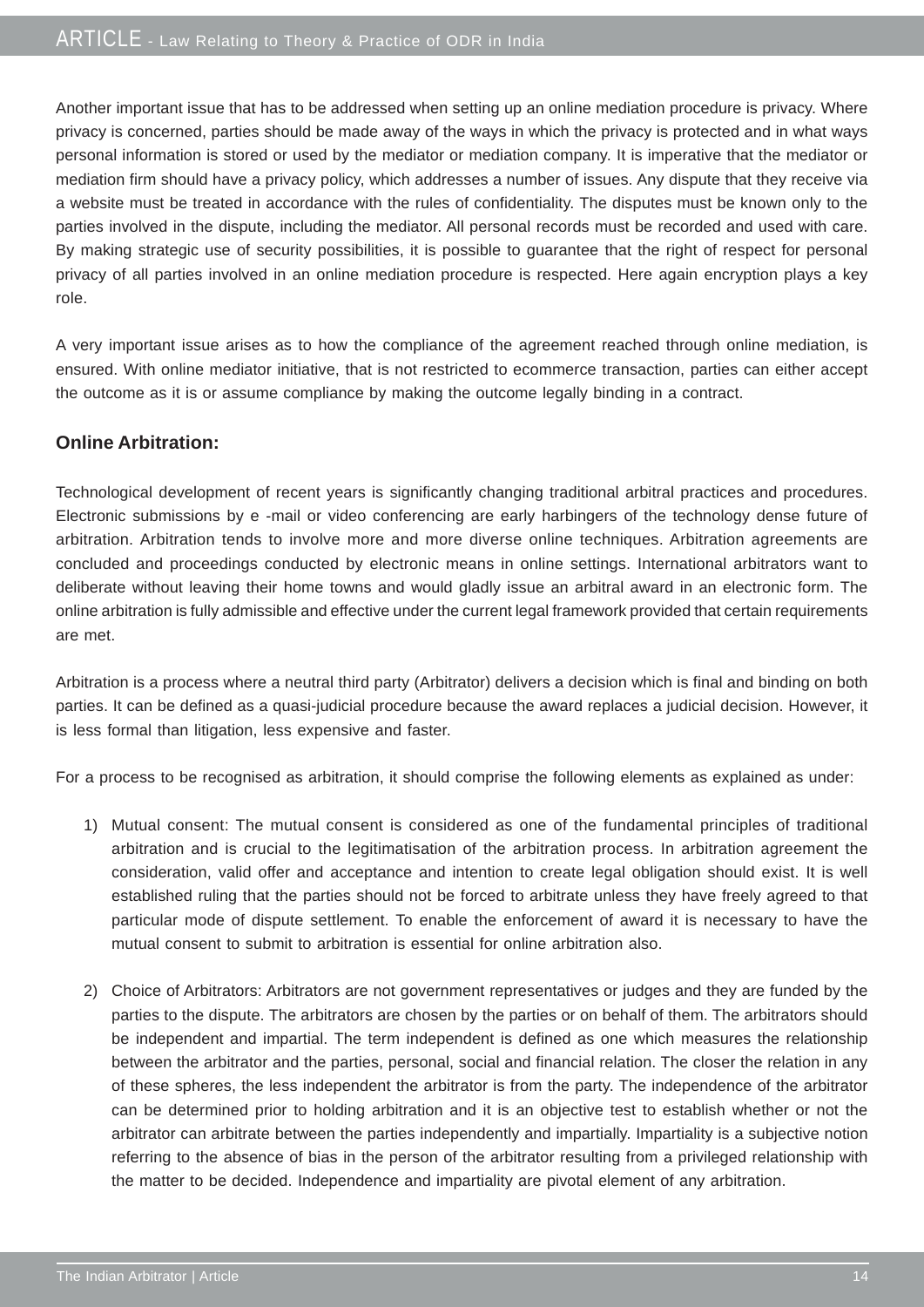In online arbitration like in traditional arbitration, independence and impartiality should be considered as two of the main characteristics and such elements should not be compromised by the parties while choosing the arbitrator. The power to choose the arbitrator by the parties is one of the main differences between the arbitration and litigation. In litigation, the judges are imposed on the parties whilst in arbitration the parties choose the arbitrators.

1) Due process: Due process is necessarily a vital component of any arbitration since a procedure which lacks due process may not be recognised as arbitration. One process in arbitration relates to the right to be heard, the right to adversary proceedings and the right to be treated equally. In online arbitration, full compliance with all requirements of due process may have impact upon the cost effectiveness and speed of the online arbitral process. Speed and cost effectiveness are two of the advantages, which make online arbitration a more desirable means of dispute resolution than litigation or traditional arbitration.

While due process is an essential element in online arbitration, keeping the process affordable and speedy are also important factors. Thus while due process is considered a vital element of online arbitration, the degree of compliance might be variable. Some short cuts might be taken to keep the process from stalling and cost from rising. Some academics argue that due process may vary dependent upon the case or category of cases and that the arbitration tribunal or institution may adjust the degree of compliance commensurate with the nature of the dispute.

2) Binding Decisions: Binding arbitration in traditional arbitration is one of the most important elements determining whether the proceedings constitute arbitration. By agreeing on arbitration, the parties give arbitrators judicial role to adjudicate between them and to issue an award that is as effective as a court's decision. The binding decision distinguishes arbitration from other dispute resolutions procedures as it is the purpose of such process. Decision in online arbitration may not always be binding, in such process the arbitration award may be nonbinding for either of the parties or it may be unilaterally binding. The nonbinding arbitration cannot be recognised as true arbitration.

Online arbitration proceedings in either conducted totally online means of communication or partly online by a combination of online and offline means. In totally, on line arbitration, the entire process is conducted by the use of e-mail, video conference and web based communication. The data security confidentiality, privacy and authenticity of identity can be ensured by encryption, digital signature and having privacy policy as explained in the online mediation process.

#### **Conclusion:**

The process of solving disputes by collective intelligence is in its infancy. Online Arbitration should be a preferred way of dispute resolution since it is fast, economic and efficient. Online Arbitration is still disposed by traditional arbitration rules even though it is a new method to conduct dispute resolution. The parties and the arbitrators in an online arbitration should always consider the legality of the applicable arbitration agreements and procedures. Choice of law and seat of arbitration and form of the awards. These precautions will assist online arbitration to work within the framework of existing national and international treaties. However, online arbitration should develop its own rules over the course of time. It is clear that Online Arbitration is not different from what the conventional arbitration is. The only difference is the omission of physical platform and introduction of a virtual platform.

On the basis of our analysis above, we may conclude that, providing fast, democratic, and cheap dispute resolution, ODR has a potential that needs to be explored. ODR may set forth a new era in the dispute resolution.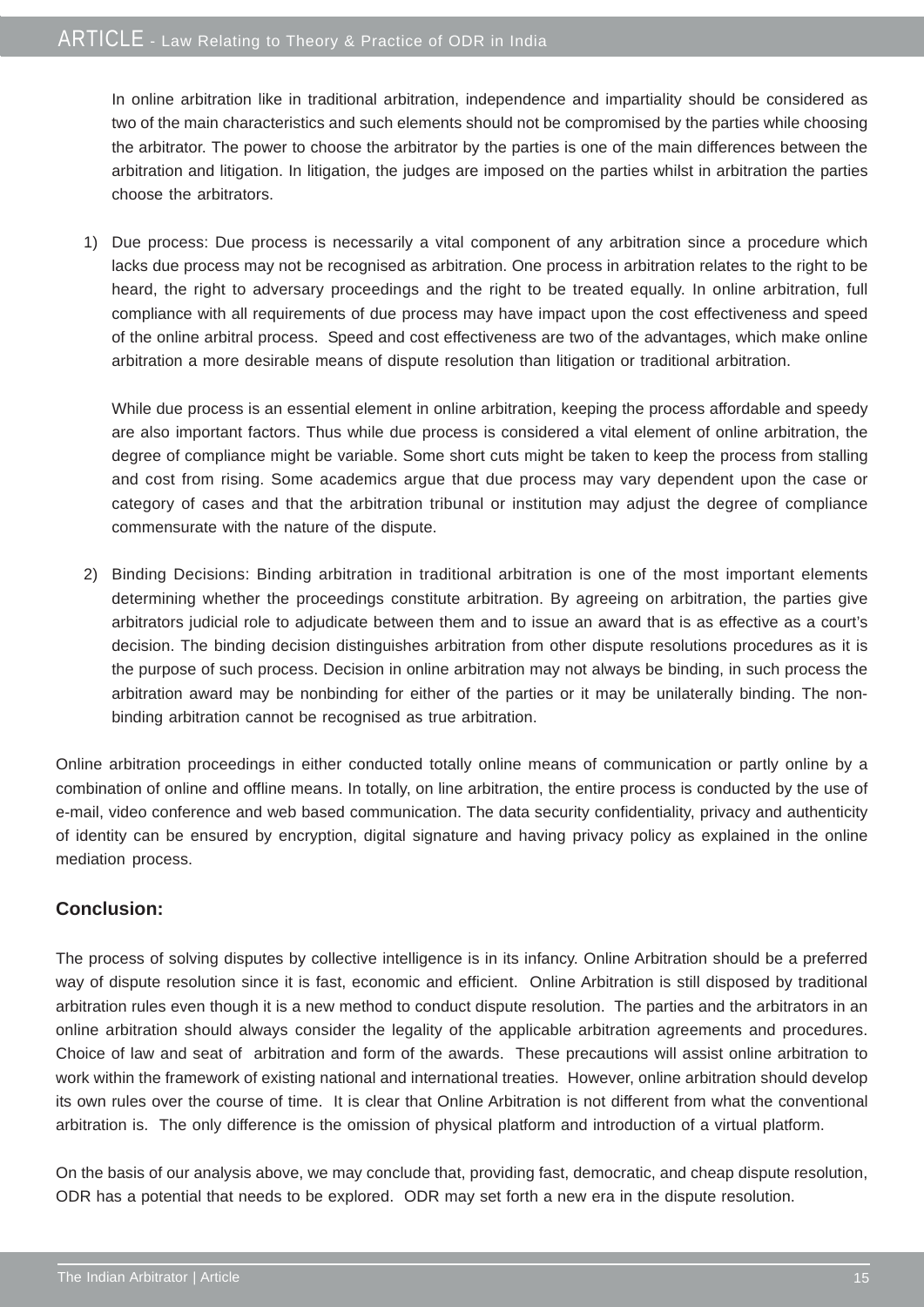# NEWS & EVENTS



## ICC LAUNCHES NEW MEDIATION RULES

The International Chamber of Commerce (ICC) has launched the new ICC Mediation Rules at a global launch event in Paris. The new rules, which entered into force on 1 January 2014, replace the ICC ADR Rules. Drafted by an international taskforce of mediation and dispute resolution specialists from 29 countries, the new mediation rules do not mark a significant departure from the previous ICC ADR Rules with only minor amendments to many of the substantive provisions of the Rules.

The new Mediation Rules reflect the increasing tendency of parties to conduct mediation in parallel to arbitration proceedings. In particular they provide for parties to commence or continue judicial or arbitral proceedings notwithstanding that mediation is being used. The new Rules will be launched in Asia at a series of events around the region in March 2014.

## NEW REGULATION IN CHINA FOR MEDICAL ARBITRATION

A new regulation has been made in China, which requires public medical institutions to inform patients that they have the option to settle their medical disputes through arbitration if the case involves a claim of more than 30,000 yuan (\$4,938). The regulation is one of several new rules that aim to steer more aggrieved patients to the city's medical arbitration system, rather than letting their complaints pile up at local hospitals.

# IIAM MEDIATION TRAINING PROGRAM POSTPONED

The IIAM Mediator Training Program (Code – ITP05) scheduled from April 7 - 11, 2014 has been postponed due to announcement of upcoming elections to Indian Lok Sabha, which has been scheduled from April 7, 2014 to May 13, 2014. The participants who have registered for the program may take this as an official intimation about the postponement. The training program is rescheduled to June 2014 and the exact dates will be intimated to the registered participants.

> Do not expect the world to look bright, if you habitually wear gray-brown glasses. ~Charles Eliot~